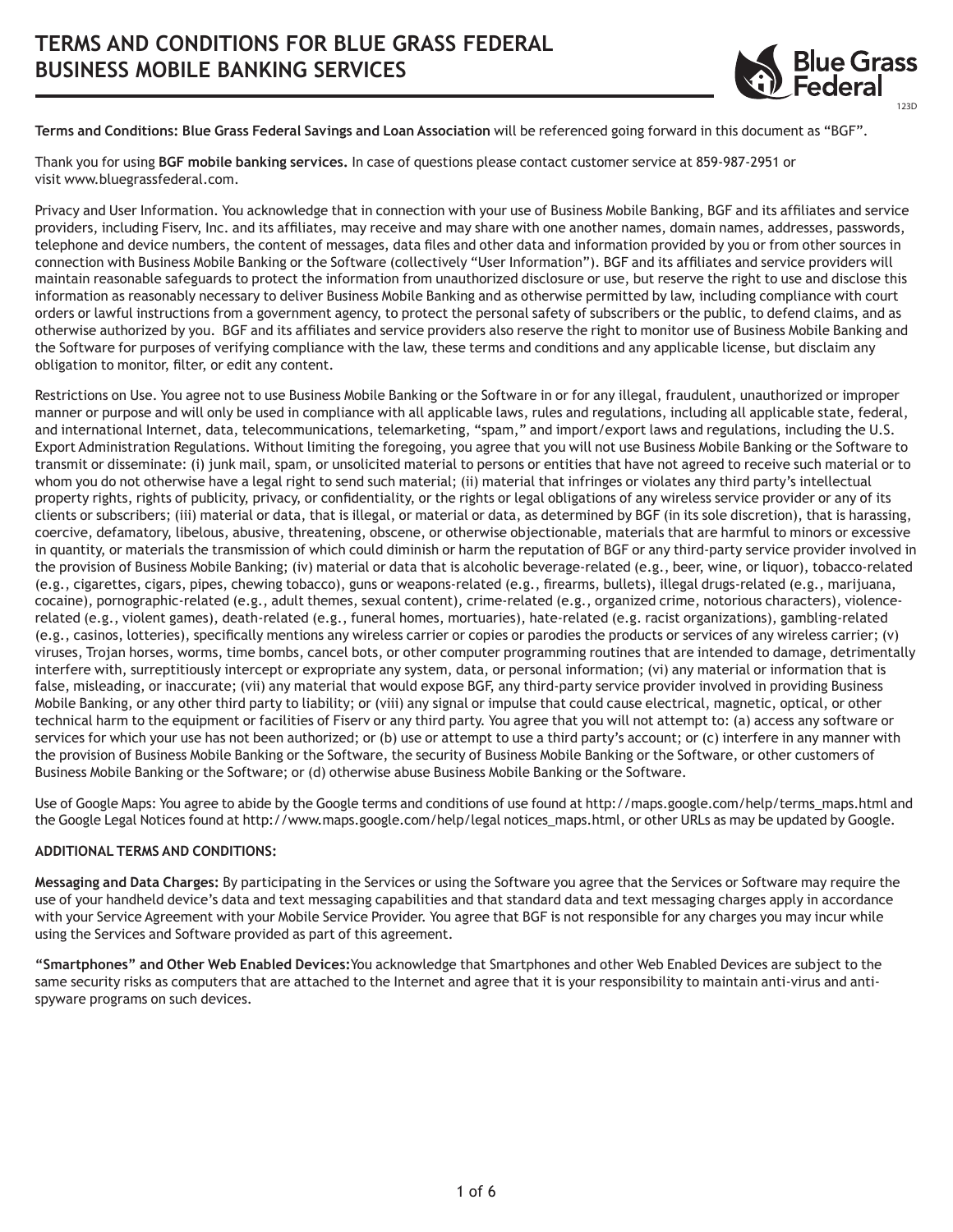## **TERMS AND CONDITIONS FOR BLUE GRASS FEDERAL BUSINESS MOBILE BANKING SERVICES**



Business Mobile Banking is provided for your convenience and does not replace your monthly account statement(s), which are the official record of your account(s). The information contained within Business Mobile Banking and any related software is for informational purposes only. You understand and agree these services may not be encrypted and may include personal or confidential information about you such as your account activity or status. Delivery and receipt of information, including instructions for payment, transfer and other move money transactions, through Business Mobile Banking may be delayed or impacted by factor(s) pertaining to your Internet service provider(s), phone carriers, other parties, or because of other reasons outside of our control. We will not be liable for losses or damages arising from any disclosure of account information to third parties, non-delivery, delayed delivery, misdirected delivery or mishandling of, or inaccurate content in, information and instructions sent through Business Mobile Banking. Additionally, not all of the products, services or functionality described on the Business online banking site(s) or your Business online banking agreement are available when you use a mobile device. Therefore, you may not be eligible to use all the products, services or functionality described when you access or try to access them using a mobile device. We reserve the right to determine your eligibility for any product, service or functionality at any time.

Information available via Business Mobile Banking, including balance, transfer and payment information may differ from the information that is available directly through the Business Online Banking site without the use of a mobile device. Information available directly through the Business online banking without the use of a mobile device may not be available via Business Mobile Banking, may be described using different terminology (including capitalized terms used in the Agreement or on our online banking site(s), or may be more current than the information available via Business Mobile Banking, including but not limited to account balance information. The method of entering instructions via Business Mobile Banking may also differ from the method of entering instructions directly through the Online Banking without the use of a mobile device. Processing of payment and transfer instructions may take longer through Business Mobile Banking. We are not responsible for such differences including but not limited to delays, whether or not attributable to your use of the Business Mobile Banking.

Additionally, you agree that neither we nor our service providers will be liable for any errors in the content of information obtained or transmitted through Business Mobile Banking, or for any actions taken in reliance thereon (including, but not limited to, the type of alerts and other preferences selected by you). You are responsible for any and all charges, including, but not limited to, fees associated with text messaging imposed by your communications service provider. We are not responsible for any damages resulting from your failure to comply with any terms and conditions provided by your communication service provider or any app store. Any losses or charges incurred through loss of mobile device or the safeguarding or failure to safeguard passwords will remain your responsibility.

BGF reserves the right to change these Terms and Conditions at any time. When material changes are made, we will notify you. You are solely responsible for providing updated addresses as necessary. Revised Terms and Conditions shall become effective at the earliest date allowed by applicable law or regulation. In the event of any conflict between the Business Mobile Banking Terms and Conditions and other terms and conditions related to your account(s) to which Business Mobile Banking and any related software may be applicable, the Terms and Conditions of Business Mobile Banking will prevail solely with respect to the conflicting provisions and solely to the extent of the conflict. Continued use of Business Mobile Banking and any related Software constitutes your agreement with and acceptance of this Agreement, as well as any future changes to these Terms and Conditions.

**Exclusion of Warranties.** The customer has requested that BGF allow customer to access customer's accounts remotely by mobile phone utilizing the internet. Except as otherwise expressly stated in these Terms and Conditions or in the Agreement for Internet Banking, BGF makes no representation or warranty, either expressed, implied or statutory, concerning the Services including that any Software application provided by BGF to facilitate Business Mobile Banking by customer through customer's mobile phone number will operate uninterrupted or error free. The customer expressly confirms acceptance and use of any Software application "as is" and without warranty of any character whatsoever and customer assumes all risk of loss resulting from conducting Business Mobile Banking. Customer is exclusively responsible for providing mobile phone service compatible with the Services and any Software application provided by BGF for the Services to be provided.

**No Liability and Hold Harmless.** BGF will use commercially reasonable efforts and ordinary care to provide the customer with access to the Services in accordance with these Terms and Conditions. In no event, however, shall BGF be liable for its failure to provide access to Business Mobile Banking services or for customer's failure to receive message service whether either as a result of an error in or interruption of any Software application or as a result of any failure or interruption of customer's mobile phone service or equipment. Without limiting the generality of the foregoing, BGF shall not be liable to the customer for delays or errors occurring by reason of circumstances beyond the control of BGF, including without limitation, the failure of communication networks and interference with or interruption of internet access or service, the failure of equipment, or any acts of civil, military, or banking authorities, national emergencies, labor difficulties, fire, flood or other catastrophes, acts of God, insurrection, war, riots, failure of transportation, failure of vendors, communication or power supply, or malfunction of or unavoidable difficulties with its equipment. BGF will not be liable for consequential, incidental, special or, exemplary damages or lost profits, even if the customer advises BGF of the possibility of such damages. Customer acknowledges and agrees that customer is solely responsible for protecting the confidentiality and security of customer's username and password, both of which are required in order to access banking information through mobile and internet banking. Customer further acknowledges having been informed that the Bluetooth application on customer's mobile phone equipment must be turned off when accessing Business Mobile Banking in order to protect the privacy of the User Information. Customer assumes and accepts all responsibility for the accuracy of all transactions performed or undertaken utilizing the Services made available by BGF at customer's request. Customer shall hold BGF harmless from and against any liability of any character attributable to customer's use of the Services.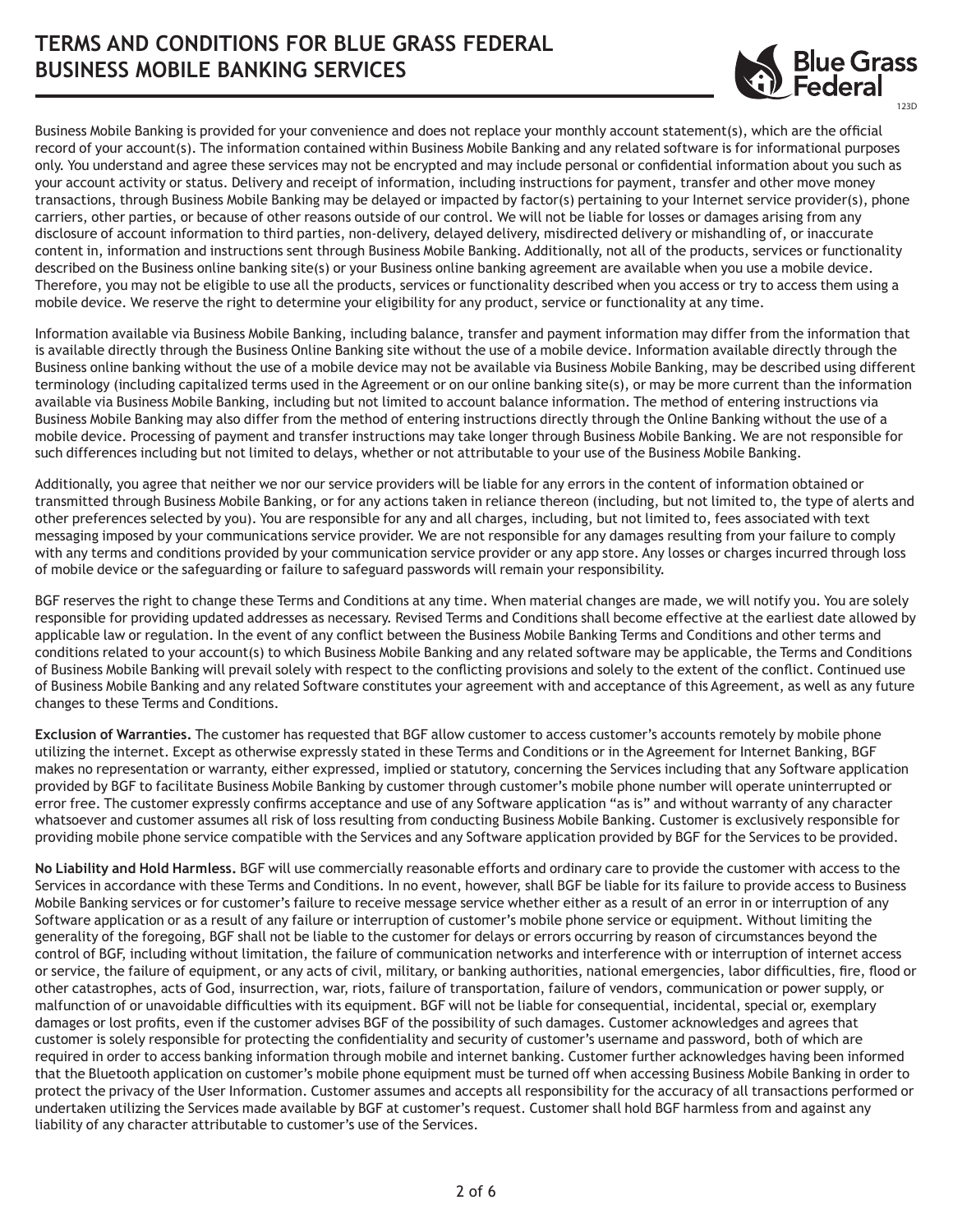

## **TERMS AND CONDITIONS FOR BGF BUSINESS MOBILE DEPOSIT SERVICE**

This Agreement contains the Terms and Conditions that govern the use of the Business Mobile Deposit feature provided to you by Blue Grass Federal Association and Loan Association, which will be referenced going forward in this document as " BGF".

By accepting these Terms and Conditions you acknowledge and agree to abide by the rules and requirements for use of the Business Mobile Deposit feature and other relevant Agreements including, but not limited to BGF Deposit Account Agreements and Business Mobile Banking Agreement. In this Agreement, the words "You" and "Your" means the (business consumer, business customer) that applied for and/or uses the Business Mobile Deposit feature provided by BGF as described in this Agreement. The words "We", "BGF" "the Bank" mean Blue Grass Federal Savings and Loan Association (BGF). Your acceptance of invitation from BGF for the Business Mobile Deposit feature, your BGF Deposit Account Agreement and Business Mobile Banking Agreement are hereby incorporated into one and made a part of this Agreement

**Use of the Services** Following confirmation of your use of the services by BGF, authorized by BGF to remotely deposit paper checks received to your account with BGF (the "Account") by electronically transmitting a digital image of the paper check(s) to BGF for deposit. Your use of the Services constitutes your acceptance of the terms and conditions of this Disclosure and Agreement

Upon receipt of the digital image, BGF will review the image for acceptability. BGF is not responsible for any image BGF does not receive. Following receipt of the image, BGF may process the image by preparing a "substitute check" or clearing the item as an image transaction. Notwithstanding anything to the contrary, BGF reserves the right, within its sole and absolute discretion, to accept or reject any item for remote deposit into Your Account. Any amount credited to Your Account for items deposited using the Service is a provisional credit and you agree to indemnify BGF against any loss you suffer because of your acceptance of the remotely deposited check.

In addition you agree that you will not (i) modify, change, alter, translate, create derivative works from, reverse engineer, disassemble or decompile the technology or Service, (ii) copy or reproduce all or any part of the technology or Service; or (iii) interfere, or attempt to interfere, with the technology or Service.

**Compliance with Law** You agree to use the Service for lawful purposes and in compliance with laws, statutes, regulations and ordinances pertaining to the services, all laws relating to the banking transactions contemplated hereunder. You agree that you will only transmit acceptable items for deposit and have the original items in accordance with applicable laws, rules, and regulations. You promise to indemnify and hold BGF harmless for any damages, liabilities, costs, expenses (including attorneys' fees) or other harm arising out of any violation thereof. This indemnity will survive termination of the Account and this Agreement.

**Check Processing and Requirements** Any image of a check that you transmit to BGF must accurately and legibly provide all the information on the front and back of the check at the time presented to you by the drawer. The original check will be transmitted accurately and legibly and will provide the following information: (1) the information identifying the drawer and the paying bank that is preprinted on the check, including complete and accurate MICR information and the signature(s); and (2) Payee information placed on the check prior to the time an image of the check is captured and properly endorsed on the back of the check. Checks payable to a third party will not be accepted for deposit (i.e. any item that is made payable to another party and then endorsed to the customer by such party). Checks must be payable to and deposited into the account bearing the same Business name. If the check is payable to all account owners, then either customer may endorse the check; unless the check is payable with "and" then all payee's must endorse the check to be accepted for deposit. The image quality for the check will meet the standards for image quality established by the American National Standards Institute ("ANSI"), the Board of Governors of the Federal Reserve, and any other regulatory agency, clearing house or association.

**Deposit Confirmation** You understand that you will not receive a notification confirming receipt of your deposit, and that you must check your account on the next business day for confirmation.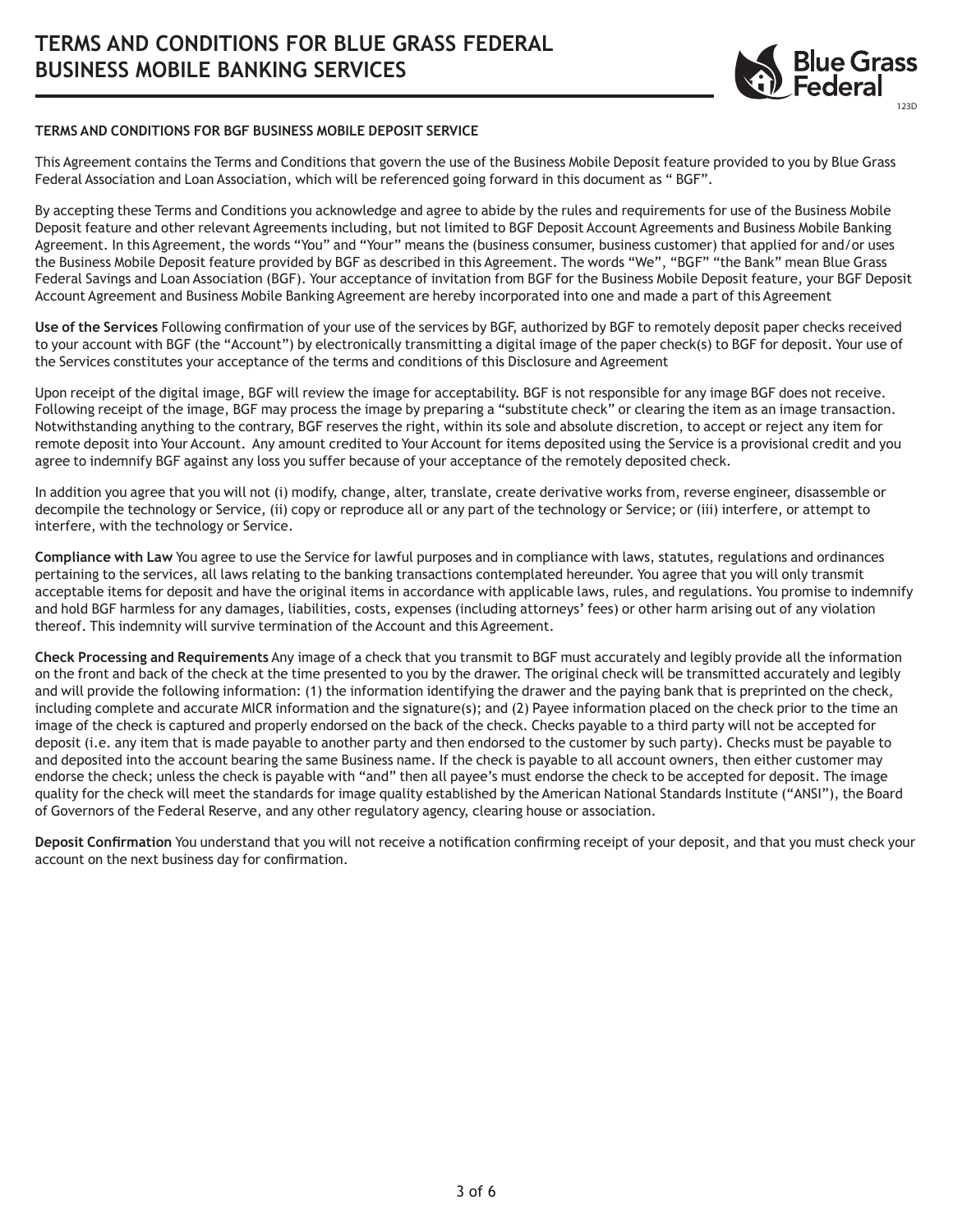

**Rejection of Deposit** You understand BGF reserves the right to reject any item for Business Mobile Deposit for any reason, including but not limited to, rejection of a Substitute Check that was created by another financial institution, customer or any other person. You are responsible for any loss or overdraft, plus any applicable fees due to an item being returned.

**Limitations on Frequency** and Dollar Amount You understand and agree that you cannot exceed the limitations on frequency and dollar amounts of Business Mobile Deposits that are set forth by BGF. These maximum limits may not be applicable to all consumers and are subject to change at any time. The maximum deposit limits are:

- "Per Daily Limit"- \$5,000
- "Per Check Limit "-\$5,000

**Items Returned Unpaid** If images of checks deposited are dishonored or otherwise returned unpaid by the drawing bank, or are returned by a clearing agent for any reason, including, but not limited to issues relating to the quality of the image and or duplication, you understand and agree that the original check will not be returned as it would have been destroyed by you in accordance with the procedures within this disclosure (see Storage and Destruction of Original Check section). The image will be in the form of a paper reproduction of the original check or a substitute check unless otherwise instructed. You will not deposit the original check and understand your account will be charged the amount of the item returned along with a return item fee.

**Unavailability of Services** You understand and agree that the Services may at times be temporarily unavailable due to system maintenance or technical difficulties including those of the Internet service provider, cellular service provider and Internet software. It is your sole responsibility to verify that items deposited have been received and accepted for deposit by BGF by checking your account via Mobile or Online Banking. In the event that the Services are unavailable, you acknowledge that you can deposit an original check by mailing the original check to the mailing address on BGF's website www.BlueGrassfederal.com or depositing at anyone of our branches, also noted on BGF's website www.BlueGrassfederal.com. Branch Business Hours are Monday - Friday; 9:00a.m. to 5:00 p.m. EST.

**Funds Availability** You understand and agree that, for purposes of deposits made using the Service, the place of deposit is Paris, KY. With regard to the availability of deposits made using the Service, such funds will be available once the check(s) has been approved and processed, typically one to two business days, taking into account that check deposits received after 4:30pm Monday – Friday, or on Saturday, Sunday, and Holidays, will not be processed until the next business day. You understand that you are responsible to confirm the funds availability by checking your account.

**Internal Controls and Audit** You understand and agree to adhere to the Internal Controls as described in this agreement and further detailed within this section. Furthermore you agree to comply with the Audit requirements prescribed by BGF within this Agreement. Upon confirmation, by checking your BGF Account, that we have received the image of the item, you agree to prominently mark the item as "Electronically Presented" or "Void" and never re-present the item.

**Customer's Warranties** You make the following warranties and representations with respect to each image of an original check you transmit to BGF utilizing the Services:

- Each image of a check transmitted to BGF is a true and accurate rendition of the front and back of the original check, without any alteration, and the drawer of the check has no defense against payment of the check;
- The amount, the payee, the signature(s), and the endorsement(s) on the original check are legible, genuine, and accurate;
- You will not attempt to re-deposit or otherwise endorse to a third party the original item (the original check) once it has been submitted to BGF as a Business Mobile Deposit.
- Other than the digital image of an original check that you remotely deposit through your Services, there should be no copies made of the original check.
- You have instituted procedures to ensure that each original check was authorized by the drawer in the amount stated on the original check and to the payee stated on the original check;
- The information you have provided remains true and correct and, in the event any such information changes, You will immediately notify BGF of the change;
- You have not knowingly failed to communicate any material information to BGF;
- You have possession of each original check deposited using the Services and no party will submit the original check for payment;

**Storage and Destruction of Original Check** You must securely store each original check for a period of 30 days after receipt that the file has been accepted. Within those 30 days you will take appropriate security measures to ensure that: (i) the information contained on the check(s) are not to be disclosed, (ii) the checks will not be duplicated or scanned more than one time, and (iii) checks will not be deposited or negotiated in any form. This means the original check(s) must be accessible after a file has been accepted by the Bank. After 30 days, the original check will be destroyed using a cross-cut shredder. You understand that you are responsible for any loss caused due to the failure to secure the original check(s).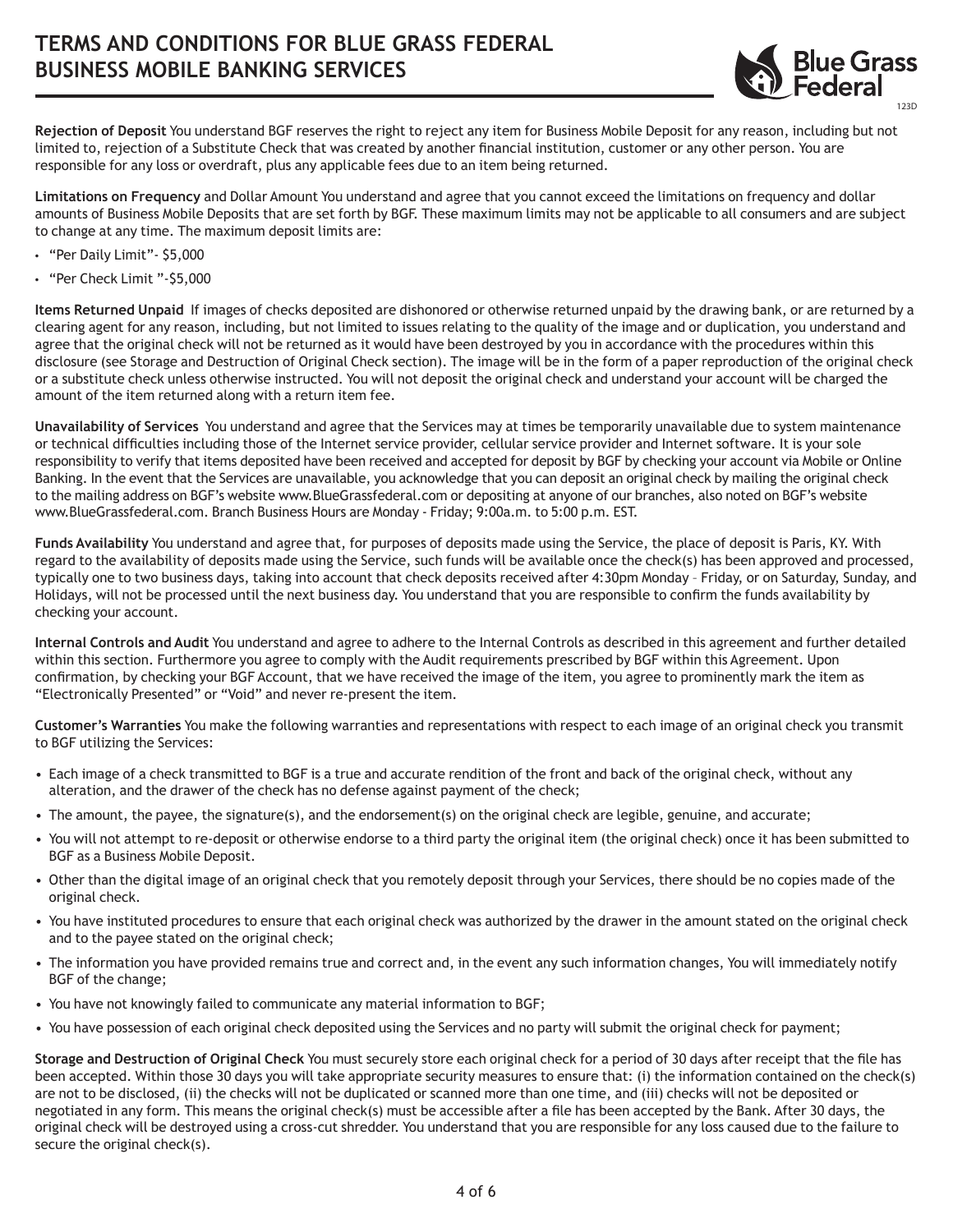

**Securing Images on Mobile Devices** When using the Service, You understand that check images captured using your mobile device may be stored on the device only until the associated deposit has been successfully submitted. You agree to promptly complete each deposit. In the event that you are unable to promptly complete your deposit, you agree to ensure that your mobile device remains securely in your possession until the deposit has been completed or to delete the associated images from the application.

**Customer's Indemnification Obligation** You understand and agree that you are required to indemnify BGF and hold BGF harmless against any and all claims, actions, damages, liabilities, costs, and expenses, arising from your use of the Services and/or breach of this Disclosure and Agreement. You understand and agree that this paragraph shall survive the termination of this Agreement.

**In Case of Errors** In the event that you believe there has been an error with respect to any original check or image thereof transmitted to you for deposit or a breach of this Agreement, you will immediately contact BGF regarding such error or breach as set forth below.

Telephone BGF at: 859-987-295 or email at BGF info@bluegrassfederal.com.

**Limitation of Liability** You understand and agree that BGF is not responsible for any indirect, consequential, punitive, or special damages or damages attributable to your breach of this Disclosure and Agreement.

**Charges for Use of the Services** All charges associated with the Services are disclosed in Blue Grass Federal's Schedule of Deposit Account Fees.

**DISCLAIMER OF WARRANTIES** YOU AGREE THAT YOUR USE OF ANY REMOTE BANKING SERVICE AND ALL INFORMATION AND CONTENT (INCLUDING THAT OF THIRD PARTIES) IS AT YOUR RISK AND IS PROVIDED ON AN "AS IS" AND "AS AVAILABLE" BASIS.

WE DISCLAIM ALL WARRANTIES OF ANY KIND AS TO THE USE OF ANY REMOTE BANKING SERVICE, WHETHER EXPRESS OR IMPLIED, INCLUDING, BUT NOT LIMITED TO THE IMPLIED WARRANTIES OF MERCHANTABILITY, FITNESS FOR A PARTICULAR PURPOSE AND NON-INFRINGEMENT. WE MAKE NO WARRANTY THAT ANY REMOTE BANKING SERVICE WILL MEET YOUR REQUIREMENTS OR WILL BE UNINTERRUPTED, TIMELY, SECURE, OR ERROR-FREE. WE MAKE NO WARRANTY THAT THE RESULTS THAT MAY BE OBTAINED WILL BE ACCURATE OR RELIABLE OR THAT ANY ERRORS IN ANY REMOTE BANKING SERVICE OR TECHNOLOGY WILL BE CORRECTED.

**Change in Terms** BGF may change the terms and charges for the Services indicated in this Disclosure and Agreement by notifying you of such change in writing and may amend, modify, add to, or delete from this Disclosure and Agreement from time to time. Your use of the Services after receipt of notification of any change by BGF constitutes your acceptance of the change.

**Relationship to Other Disclosures** The information in these Disclosures applies only to the Services described herein. Provisions in other disclosure documents, as may be revised from time to time, remain effective for all other aspects of the Account. Related disclosures, including BGF's Electronic Fund Transfer disclosure, are located at www.BlueGrassfederal.com/disclosures.

**Governing Law** You understand and agree that this Disclosure and Agreement and all questions relating to its validity, interpretation, performance, and enforcement shall be governed by and construed in accordance with the internal laws of the State of OHIO notwithstanding any conflict-of-law doctrines of such state or other jurisdiction to the contrary. I also agree to submit to the personal jurisdiction of the courts of the State of OHIO.

**Periodic Statement** Any remote deposits made through the Services will be reflected on your monthly account statement. You understand and agree that you are required to notify BGF of any error relating to images transmitted using the Services by no later than **60 days** after you receive the monthly periodic statement that includes any transaction you allege is erroneous. You are responsible for any errors that you fail to bring to our attention within such time period.

**Unacceptable Deposits** You understand and agree that you are not permitted to deposit the following items using the Services:

- Any item drawn on your account
- Any item that is stamped with a "non-negotiable" ;
- Any item that contains evidence of alteration to any of the information on the check or item, or which you know or suspect, or should know or suspect, are fraudulent or otherwise not authorized by the owner for the account on which the check or item is drawn;
- Any item issued by a financial institution in a foreign country;
- Any item that is incomplete;
- Any item that is dated twelve months prior to current date or in the future
- Savings Bonds;
- Any item that is not payable in US Dollars;
- Any third party check, i.e., any item that is made payable to another party and then endorsed to me by such party.
- Any voucher payable thru check ( when check states "payable through")